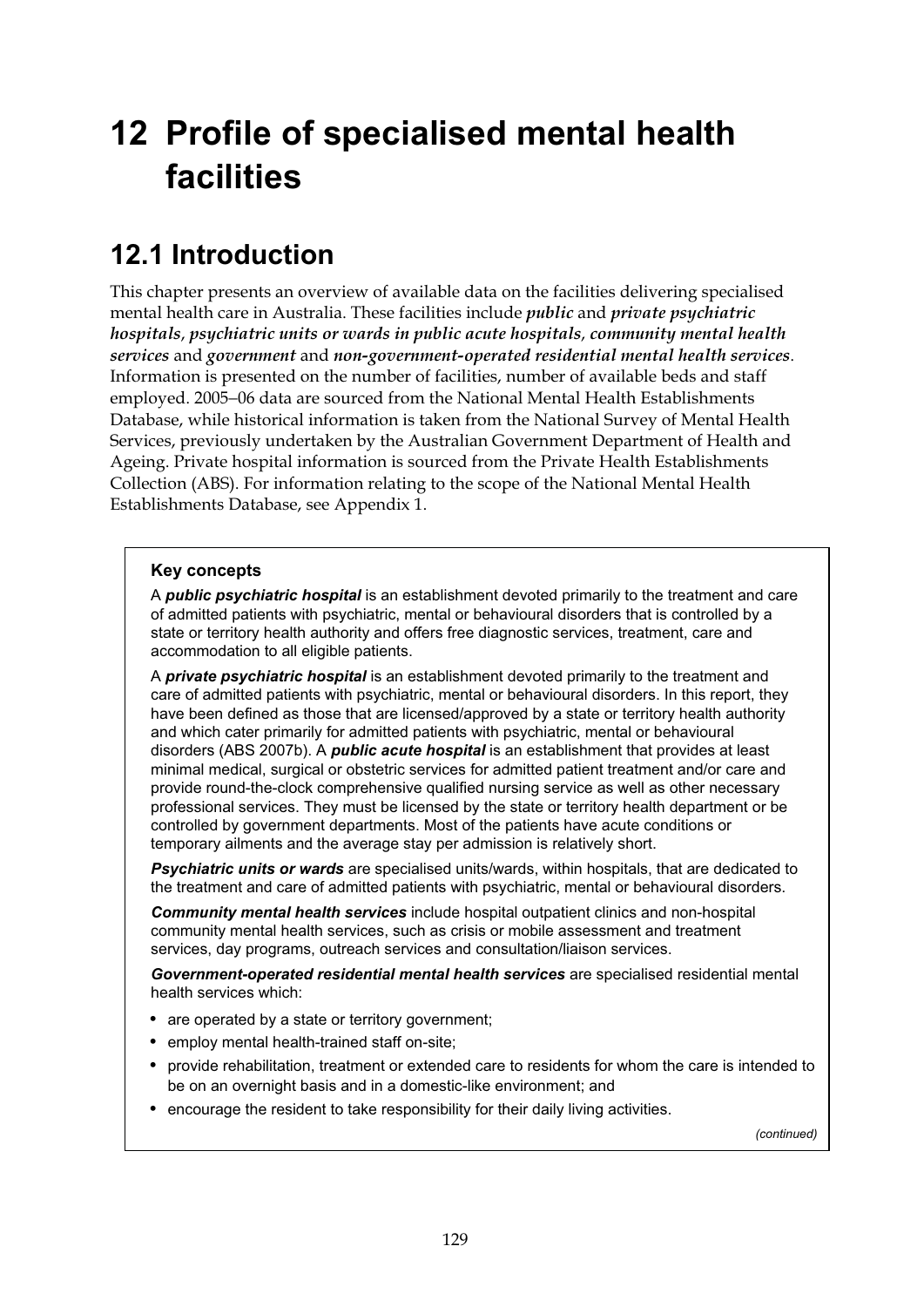*Non-government-operated residential mental health services* are specialised residential mental health services which meet the same criteria as government-operated residential mental health services. These services while funded by governments, are operated by nongovernment agencies. Only non-government operated residential mental health services in receipt of government funding are reported in this chapter.

## **12.2 Mental health facilities**

There are six key types of specialised mental health facilities involved in the provision of mental health-related services. Their distribution is detailed in Table 12.1. Nationally, in 2005−06 there were 15 stand alone public psychiatric hospitals and 26 stand alone private psychiatric hospitals, with a further 136 public acute hospitals providing a dedicated psychiatric unit or ward.

**Table 12.1: Number of specialised mental health facilities(a), states and territories, 2005**−**06** 

|                                                                           | <b>NSW</b> | Vic | Qld          | <b>WA</b> | <b>SA</b>      | Tas  | <b>ACT</b>    | NT            | Total |
|---------------------------------------------------------------------------|------------|-----|--------------|-----------|----------------|------|---------------|---------------|-------|
| Public psychiatric hospitals                                              | 8          | 2   | 3            |           |                | 0    | 0             | $\mathbf{0}$  | 15    |
| Public acute hospitals with a specialised psychiatric unit or<br>ward     | 46         | 34  | 27           | 11        | 8              | 6    | $\mathcal{P}$ | $\mathcal{P}$ | 136   |
| Government-operated residential mental health services <sup>(0)</sup>     | 19         | 47  | $\mathbf{0}$ | 2         | 3              | 5    |               | $\Omega$      | 77    |
| Non-government-operated residential mental health services <sup>(b)</sup> | 5          | 29  | $\mathbf{0}$ | 8         | $\overline{1}$ | 4    | 6             | $\mathcal{P}$ | 55    |
| Community mental health services                                          | 384        | 223 | 134          | 45        | 92             | 23   | 13            | 13            | 927   |
| Private psychiatric hospitals <sup>(c)</sup>                              | 9          | 6   | 4            | n.a.      | n.a.           | n.a. | 0             | $\mathbf{0}$  | 26    |
| <b>Total facilities</b>                                                   | 471        | 341 | 168          | n.a.      | n.a.           | n.a. | 22            | 17            | 1.236 |

(a) These figures differ from *Australian hospital statistics 2005*−*06* (AIHW 2007a) due to differences in definitions and jurisdictional reporting.

(b) 'Services' refers to the number of actual residential mental health service units, not the number of organisations providing the services.

(c) Excludes two publicly funded private hospitals reported by WA as being out of scope of the ABS definition of a private psychiatric hospital.

n.a. Individual state values are not available for publication but have been included in totals.

*Source:* National Mental Health Establishments Database and Private Health Establishments Collection (ABS).

#### **Table 12.2: Number of specialised mental health facilities(a), 2001**−**02 to 2005**−**06**

|                                                                       | $2001 - 02$ | $2002 - 03$ | 2003-04 | 2004-05 | 2005-06 | Average annual<br>change (per cent) |
|-----------------------------------------------------------------------|-------------|-------------|---------|---------|---------|-------------------------------------|
| Public psychiatric hospitals                                          | 21          | 19          | 20      | 20      | 15      | $-8.1$                              |
| Public acute hospitals with a specialised<br>psychiatric unit or ward | 110         | 128         | 124     | 122     | 136     | 5.4                                 |
| Government-operated residential mental<br>health services             | 53          | 50          | 52      | 46      | 77      | 9.8                                 |
| Private psychiatric hospitals                                         | 24          | 25          | 25      | 26      | 26      | 2.0                                 |
| <b>Total facilities</b>                                               | 208         | 222         | 221     | 214     | 254     | 5.1                                 |

(a) Historical data for public hospitals and government operated residential services were sourced from the National Public Hospitals Establishments and Community Mental Health Establishments databases and therefore there may differ from 2005–06 data due to definitions and reporting requirements.

*Source:* National Mental Health Establishments Database, National Public Hospitals Establishments Database, Community Mental Health Establishments Database and Private Health Establishments Collection (ABS).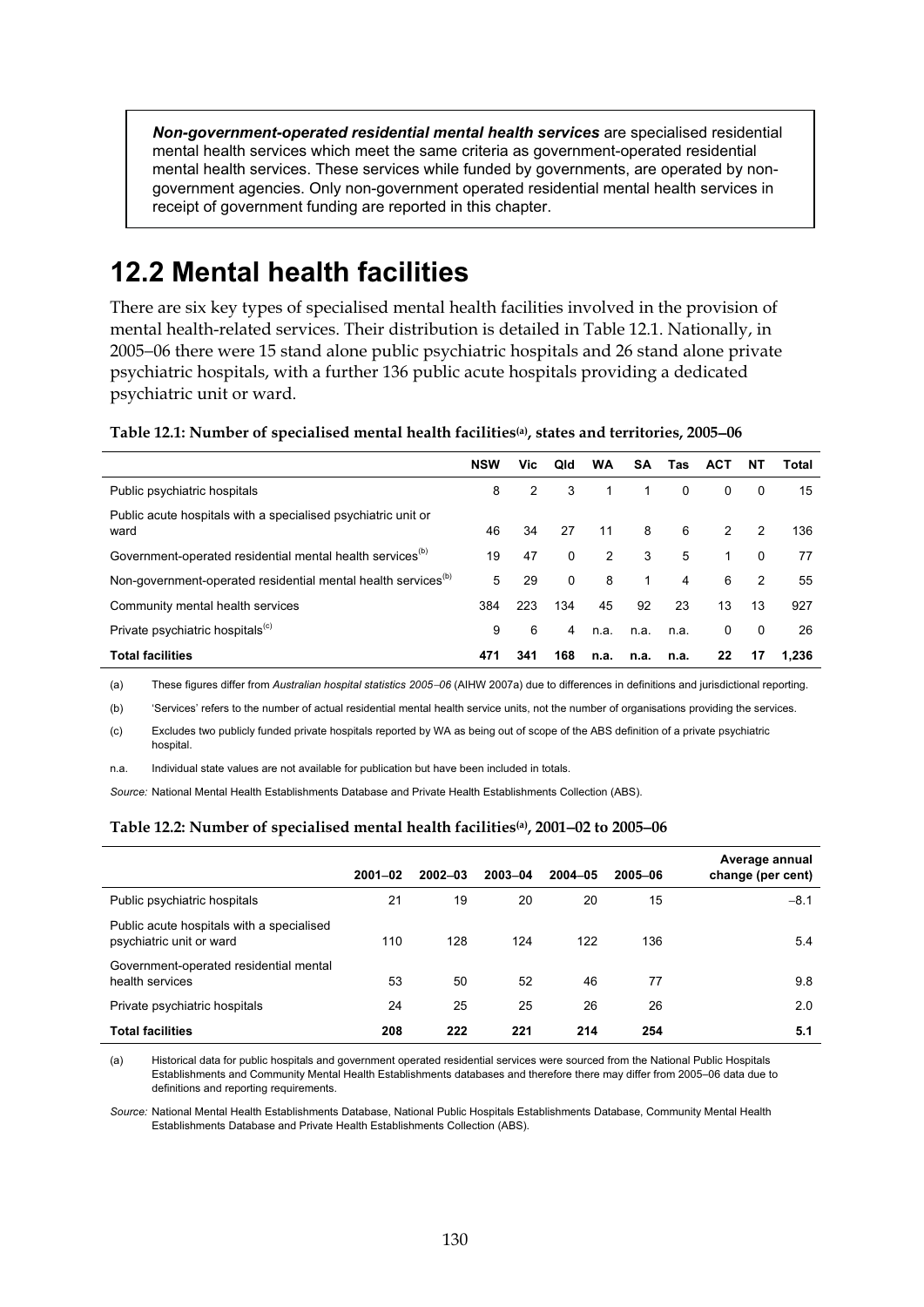While there has been an annual average decline of 8.1% in the number of public psychiatric hospitals (Table 12.2), there has been an increase in the number of specialised psychiatric units or wards in public acute hospitals (5.4% average annual change).

## **12.3 State and territory mental health services**

## **Mental health hospital beds**

The number of available mental health beds refers to the average number of beds that are immediately available for use by an admitted patient within the mental health establishment over the financial year and is estimated using monthly figures (METeOR identifier 270133). Nationally, there were 6,271 mental health-related hospital beds. Almost two thirds of these beds (63.9% or 4,008 beds) were in specialised psychiatric units or wards within public acute hospitals, while the remaining 2,263 beds were in public psychiatric hospitals (Table 12.3).

The total number of available specialised mental health beds increased over the past five years with an average annual rate of change of 1.5%, with some of the increase in specialised psychiatric unit or ward beds numbers being offset by a decline in public psychiatric hospitals beds (Table 12.4).

|                                                                       | <b>NSW</b> | Vic   | Qld   | WA      | SA. | Tas      | ACT      | NΤ | Total |
|-----------------------------------------------------------------------|------------|-------|-------|---------|-----|----------|----------|----|-------|
| Public psychiatric hospitals                                          | 1.072      | 116   |       | 375 245 | 455 | $\Omega$ | $\Omega$ | 0  | 2.263 |
| Public acute hospitals with a specialised psychiatric unit or<br>ward | 1.151      | 1.045 | 1.014 | 403     | 188 | 125      | 50       | 32 | 4.008 |
| <b>Total beds</b>                                                     | 2.223      | 1.161 | 1,389 | 648     | 643 | 125      | 50       | 32 | 6.271 |

#### **Table 12.3: Public sector specialised mental health hospital beds, states and territories, 2005**−**06**

*Source:* National Mental Health Establishments Database.

#### **Table 12.4: Public sector specialised mental health hospital beds, 2001**−**02 to 2005**−**06**

|                                                                       | $2001 - 02$ | $2002 - 03$ | 2003-04 | $2004 - 05$ | 2005-06 | Average annual<br>change (per cent) |
|-----------------------------------------------------------------------|-------------|-------------|---------|-------------|---------|-------------------------------------|
| Public psychiatric hospitals                                          | 2.328       | 2.360       | 2.335   | 2.339       | 2.263   | $-0.7$                              |
| Public acute hospitals with a specialised<br>psychiatric unit or ward | 3.580       | 3.713       | 3.753   | 3.863       | 4.008   | 2.9                                 |
| <b>Total beds</b>                                                     | 5.908       | 6.073       | 6.088   | 6.202       | 6.271   | 1.5                                 |

*Source:* National Mental Health Establishments Database and National Mental Health Report (DoHA 2005 and 2008b).

## **Target population**

Public sector specialised mental health services are categorised into four target population groups. *Child and Adolescent* services focus on those aged under 18 years, while *Older Person* programs focus on those aged over 65 years. *Forensic* health services concentrate on clients whose health condition has led them to commit, or be suspected of, a criminal offence or make it likely that they will reoffend without adequate treatment or containment. This includes prison-based services, but excludes services that are primarily for children and adolescents and for older people even where they include a forensic component. The remaining category, *General*, targets the adult population, aged 18 to 64. General mental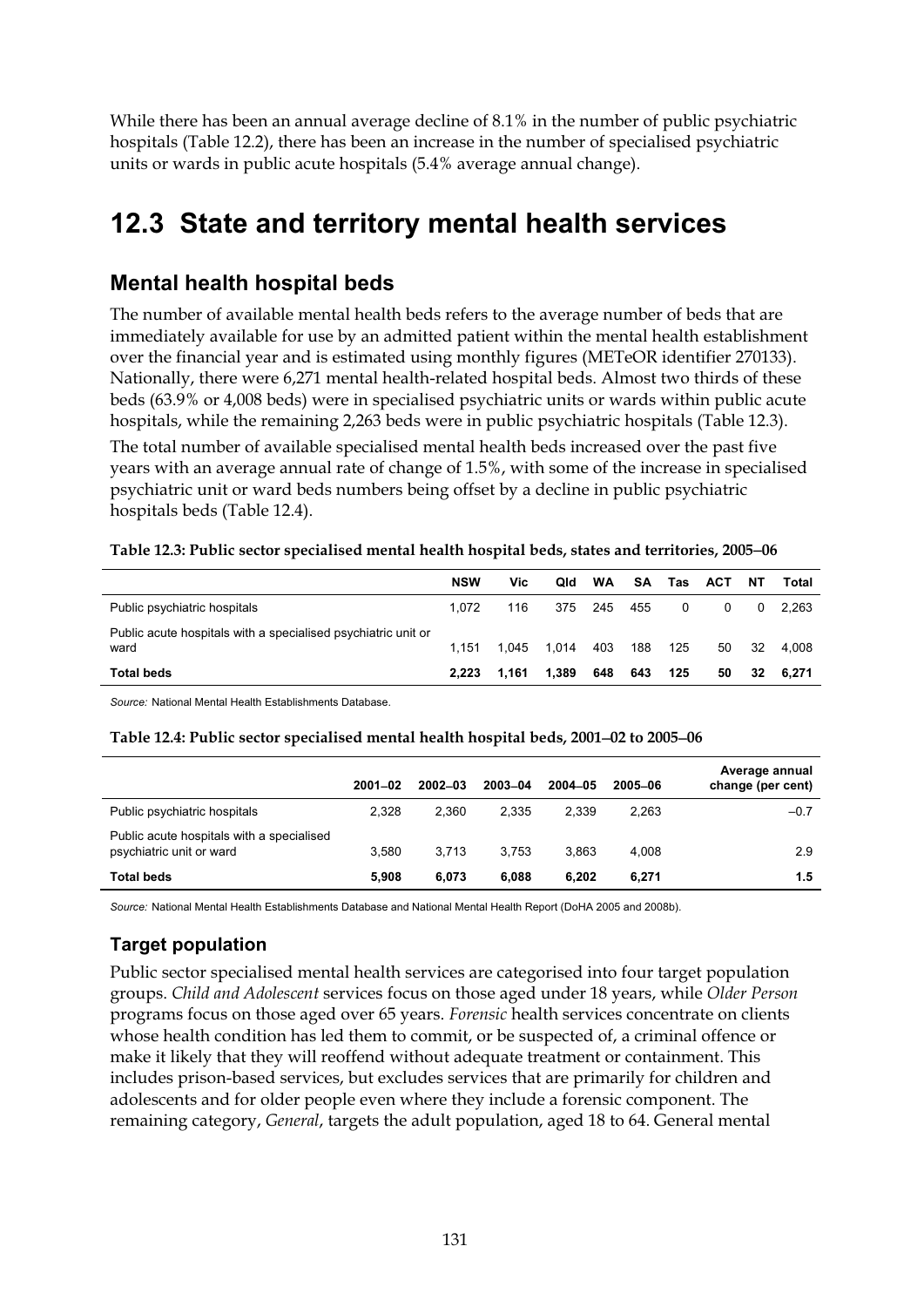health services may also provide assistance to children, adolescents or older people (METeOR identifier 288957).

In some states, specialist mental health beds for aged persons are jointly funded by the Australian and state and territory governments under the *Aged Care Act 1997*. However, not all states or territories report such jointly-funded beds through the Mental Health Establishments Database.

Table 12.5 outlines the number of hospital beds by target population group. Approximately 29.8% of the total 6,271 beds are for the target population groups of Child and Adolescent, Older Persons and Forensic. Not all target populations are specifically catered for in each state and territory.

| Table 12.5: Public sector specialised mental health hospital beds, by target population, states and |  |
|-----------------------------------------------------------------------------------------------------|--|
| territories, 2005–06                                                                                |  |

|                      | <b>NSW</b> | Vic   | Qld   | WA  | <b>SA</b> | Tas | <b>ACT</b> | <b>NT</b> | Total |
|----------------------|------------|-------|-------|-----|-----------|-----|------------|-----------|-------|
| Child and adolescent | 82         | 64    | 70    | 28  | 12        | 0   | 0          | 0         | 256   |
| Older persons        | 289        | 213   | 185   | 143 | 205       | 0   | 0          | 0         | 1,035 |
| Forensic             | 190        | 116   | 170   | 38  | 40        | 17  | 0          | 8         | 579   |
| General adult        | 1,662      | 768   | 964   | 439 | 386       | 108 | 50         | 24        | 4,401 |
| Total                | 2,223      | 1,161 | 1,389 | 648 | 643       | 125 | 50         | 32        | 6,271 |

*Source:* National Mental Health Establishments Database.

South Australia had the highest number of specialised mental health beds per 100,000 population, at 41.2 (Table 12.6). New South Wales, Queensland and Western Australia were similar to the national average of 30.5 beds. Victoria (22.8) was a little below the national average, with the Northern and Australian Capital Territories having approximately half the national number of beds per 100,000 population.

| Table 12.6: Public sector specialised mental health hospital beds per 100,000 population, by target |  |
|-----------------------------------------------------------------------------------------------------|--|
| population, states and territories, 2005–06(a)                                                      |  |

|                      | <b>NSW</b> | Vic  | Qld  | WA   | <b>SA</b> | Tas  | <b>ACT</b> | NΤ   | Total |
|----------------------|------------|------|------|------|-----------|------|------------|------|-------|
| Child and adolescent | 4.6        | 4.9  | 6.3  | 5.1  | 3.1       | 0.0  | 0.0        | 0.0  | 4.7   |
| Older persons        | 31.7       | 31.5 | 38.0 | 60.0 | 87.4      | 0.0  | 0.0        | 0.0  | 38.9  |
| Forensic             | 3.8        | 3.1  | 5.8  | 2.6  | 3.4       | 4.7  | 0.0        | 5.6  | 3.8   |
| General adult        | 40.6       | 24.8 | 39.3 | 35.2 | 41.3      | 37.6 | 23.3       | 18.1 | 35.3  |
| Total                | 32.7       | 22.8 | 34.3 | 31.8 | 41.2      | 25.6 | 15.0       | 15.3 | 30.5  |

(a) Crude rate based on state and territory estimated resident population by targeted age groups, at 31 December 2005.

*Source:* National Mental Health Establishments Database.

While there were small declines in the number of beds targeted for children and adolescents and older persons (−1.8% average annual change) over the 2001−02 to 2005−06 period, there was a similar increase in the general adult beds and a larger increase in forensic beds (1.8% and 8.1%, respectively). This led to a small overall increase of 1.5% annually in total beds from 5,908 in 2001−02 to 6,271 in 2005−06 (Table 12.7).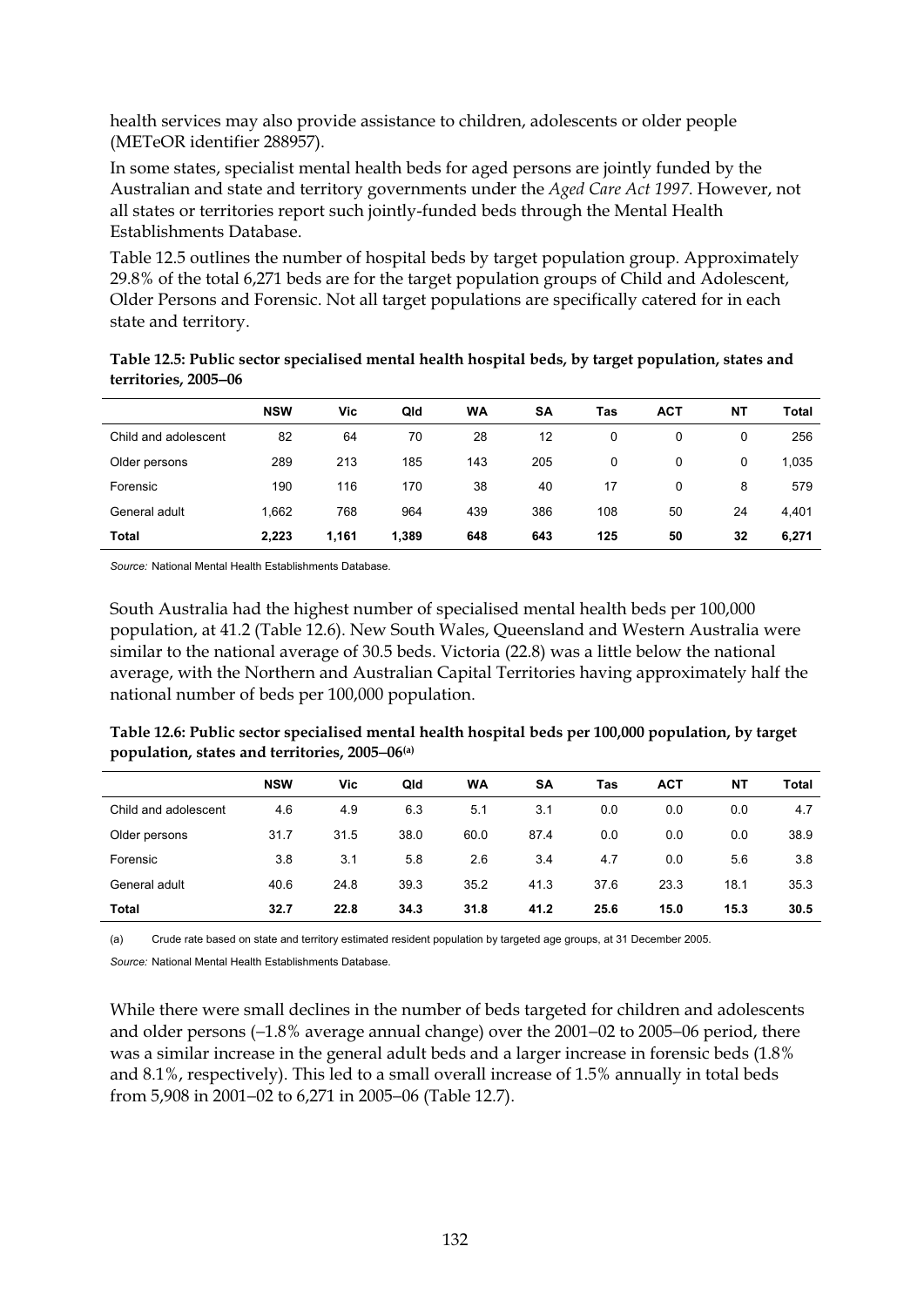|                      | $2001 - 02$ | $2002 - 03$ | 2003-04 | 2004-05 | 2005-06 | Average<br>annual<br>change (per<br>cent) |
|----------------------|-------------|-------------|---------|---------|---------|-------------------------------------------|
| Child and adolescent | 275         | 270         | 282     | 284     | 256     | $-1.8$                                    |
| Older persons        | 1,113       | 1,083       | 1,058   | 1,037   | 1,035   | $-1.8$                                    |
| Forensic             | 424         | 486         | 538     | 541     | 579     | 8.1                                       |
| General adult        | 4,096       | 4,234       | 4,210   | 4,340   | 4,401   | 1.8                                       |
| Total                | 5,908       | 6,073       | 6,088   | 6,202   | 6,271   | 1.5                                       |

**Table 12.7: Public sector specialised mental health hospital beds, by target population, 2001**−**02 to 2005**−**06** 

*Source:* National Mental Health Establishments Database and National Mental Health Report (DoHA 2005 and 2008b).

## **Program type**

The provision of public sector specialised mental health care is typically characterised as being either acute or non-acute, based on the principal purpose(s) of the program rather than the classification of the individual patients. Acute care admitted patient programs involve short-term treatment, characterised by recent onset of severe clinical symptoms of mental disorder that have potential for prolonged dysfunction or risk to self and/or others. Nonacute care refers to all other admitted patient programs, including rehabilitation and extended care services (METeOR identifier 288889).

|                             | <b>NSW</b> | Vic         | Qld         | <b>WA</b>   | <b>SA</b> | Tas | <b>ACT</b>  | NΤ | <b>Total</b> |
|-----------------------------|------------|-------------|-------------|-------------|-----------|-----|-------------|----|--------------|
| <b>Child and adolescent</b> |            |             |             |             |           |     |             |    |              |
| Acute                       | 42         | 64          | 55          | 28          | 12        | 0   | $\mathbf 0$ | 0  | 201          |
| Non-acute                   | 40         | 0           | 15          | $\mathbf 0$ | 0         | 0   | $\mathbf 0$ | 0  | 55           |
| Older persons               |            |             |             |             |           |     |             |    |              |
| Acute                       | 162        | 213         | 47          | 119         | 78        | 0   | $\mathbf 0$ | 0  | 619          |
| Non-acute                   | 127        | $\mathbf 0$ | 138         | 24          | 127       | 0   | $\mathbf 0$ | 0  | 416          |
| <b>Forensic</b>             |            |             |             |             |           |     |             |    |              |
| Acute                       | 78         | 56          | $\mathbf 0$ | 19          | 8         | 17  | $\mathbf 0$ | 8  | 186          |
| Non-acute                   | 112        | 60          | 170         | 19          | 32        | 0   | $\mathbf 0$ | 0  | 393          |
| <b>General adult</b>        |            |             |             |             |           |     |             |    |              |
| Acute                       | 1,116      | 668         | 574         | 348         | 263       | 81  | 50          | 24 | 3,124        |
| Non-acute                   | 546        | 100         | 390         | 91          | 123       | 27  | 0           | 0  | 1,277        |
| Total                       | 2,223      | 1,161       | 1,389       | 648         | 643       | 125 | 50          | 32 | 6,271        |

| Table 12.8: Public sector specialised mental health hospital beds, by target population and |
|---------------------------------------------------------------------------------------------|
| program, states and territories, 2005–06                                                    |

*Source:* National Mental Health Establishments Database.

The split between acute and non-acute hospital beds varies substantially, depending on the target population. At the national level, child and adolescent (256 beds) and general adult programs (4,401 beds) are orientated towards the provision of acute services, with 78.5% and 71.0%, respectively, of those total program beds allocated as acute (Table 12.8). Older person program beds are slightly more evenly allocated, with acute beds accounting for 59.8% of the total 1,035 beds. However, forensic programs differ markedly from the other specialist program types, with the majority of their 579 beds being classified as non-acute (67.9%).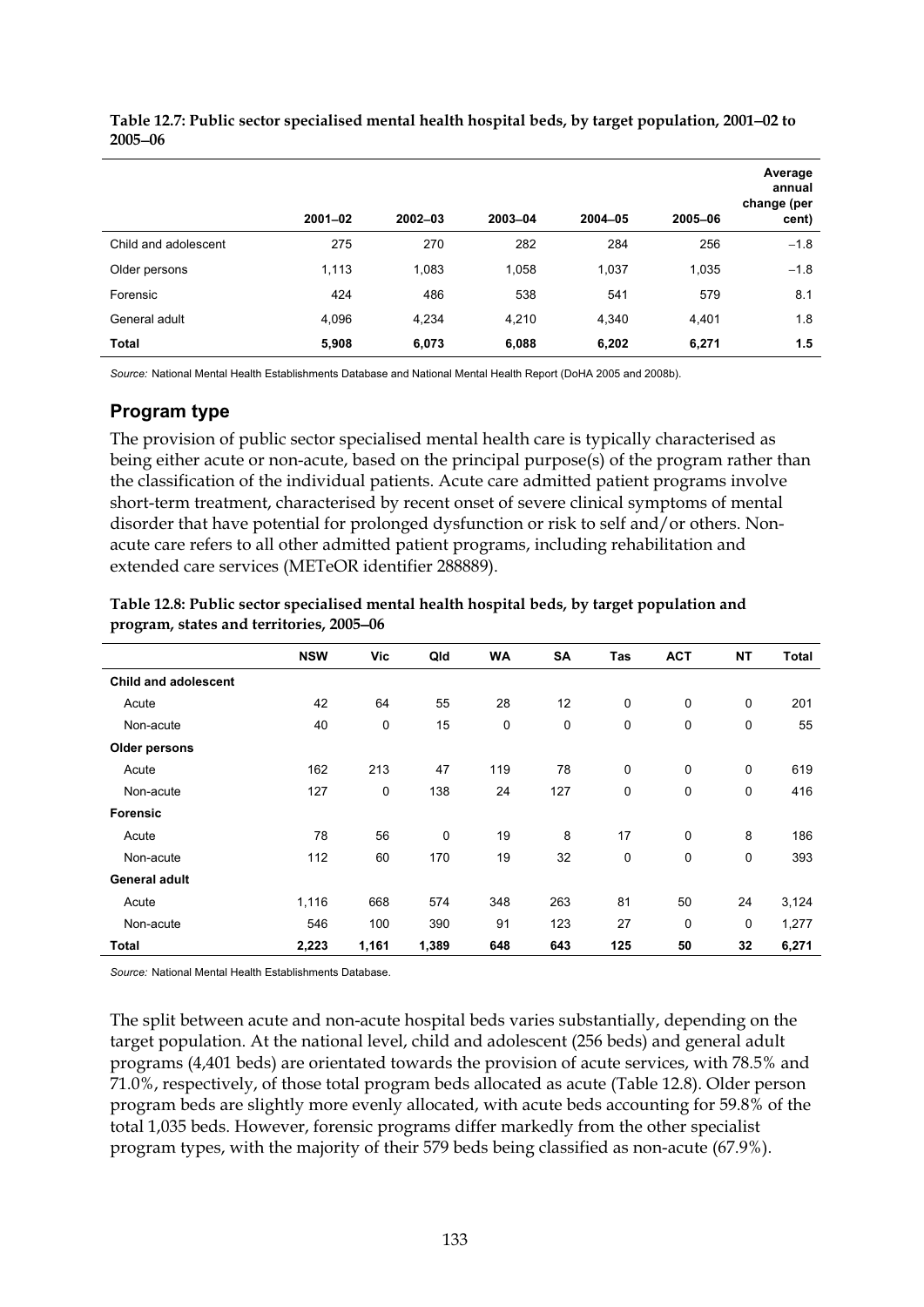On a per capita basis, Western Australia (49.9) had the highest number of acute older person beds per 100,000, while South Australia (54.2) had the highest number of non-acute older person beds per 100,000 (Table 12.9).

|                      | <b>NSW</b> | Vic  | Qld  | <b>WA</b> | <b>SA</b> | Tas  | <b>ACT</b> | <b>NT</b> | Total |
|----------------------|------------|------|------|-----------|-----------|------|------------|-----------|-------|
| Child and adolescent |            |      |      |           |           |      |            |           |       |
| Acute                | 2.3        | 4.9  | 5.0  | 5.1       | 3.1       | 0.0  | 0.0        | 0.0       | 3.7   |
| Non-acute            | 2.2        | 0.0  | 1.4  | 0.0       | 0.0       | 0.0  | 0.0        | 0.0       | 1.0   |
| Older persons        |            |      |      |           |           |      |            |           |       |
| Acute                | 17.8       | 31.5 | 9.7  | 49.9      | 33.3      | 0.0  | 0.0        | 0.0       | 23.3  |
| Non-acute            | 13.9       | 0.0  | 28.4 | 10.1      | 54.2      | 0.0  | 0.0        | 0.0       | 15.6  |
| <b>Forensic</b>      |            |      |      |           |           |      |            |           |       |
| Acute                | 1.6        | 1.5  | 0.0  | 1.3       | 0.7       | 4.7  | 0.0        | 5.6       | 1.2   |
| Non-acute            | 2.2        | 1.6  | 5.8  | 1.3       | 2.7       | 0.0  | 0.0        | 0.0       | 2.6   |
| General adult        |            |      |      |           |           |      |            |           |       |
| Acute                | 27.3       | 21.6 | 23.4 | 27.9      | 28.2      | 28.2 | 23.3       | 18.1      | 25.1  |
| Non-acute            | 13.3       | 3.2  | 15.9 | 7.3       | 13.2      | 9.4  | 0.0        | 0.0       | 10.4  |
| Total                | 32.7       | 22.8 | 34.3 | 31.8      | 41.2      | 25.6 | 15.0       | 15.3      | 30.5  |

**Table 12.9: Public sector specialised mental health hospital beds per 100,000 population, by target population and program, states and territories, 2005**−**06(a)** 

(a) Crude rate based on state and territory estimated resident population at 31 December 2005.

*Source:* National Mental Health Establishments Database.

## **Residential mental health service beds**

There were 126 services involved in the provision of 2,093 mental health-related residential care beds (Table 12.10). The majority (1,430 or 68.3%) of these beds were provided by government-operated services. There were 1,496 residential beds operating with mental health-trained staffed on the premises for the entire 24-hour period, with the remaining 597 beds provided by residential facilities with mental health-trained staff on site for between 6 and 24 hours per day, totalling at least 50 hours per week. Tasmania (35.6), Victoria (24.9) and the Australian Capital Territory (24.1) have the highest rates of residential beds per 100,000 population (Table 12.11).

|                              | <b>NSW</b> | Vic   | Qld | <b>WA</b>    | <b>SA</b>    | Tas | <b>ACT</b> | <b>NT</b> | <b>Total</b> |
|------------------------------|------------|-------|-----|--------------|--------------|-----|------------|-----------|--------------|
| Government-operated          | 296        | 962   | 0   | 18           | 33           | 91  | 30         | 0         | 1,430        |
| Non-government-operated      | 144        | 304   | 0   | 62           | 10           | 83  | 50         | 10        | 663          |
| 24-hour staffing             | 249        | 967   | 0   | 36           | 30           | 174 | 40         | 0         | 1,496        |
| Non-24-hour staffing         | 191        | 299   | 0   | 44           | 13           | 0   | 40         | 10        | 597          |
| Older persons                | 141        | 621   | 0   | $\mathbf{0}$ | $\mathbf{0}$ | 42  | 10         | 0         | 814          |
| General adult <sup>(a)</sup> | 299        | 645   | 0   | 80           | 43           | 132 | 70         | 10        | 1,279        |
| Total                        | 440        | 1,266 | 0   | 80           | 43           | 174 | 80         | 10        | 2,093        |

(a) A small number of residential beds reported by NSW as *Child and adolescent* residential services beds were included in General Adult at the request of NSW Health.

*Source:* National Mental Health Establishments Database.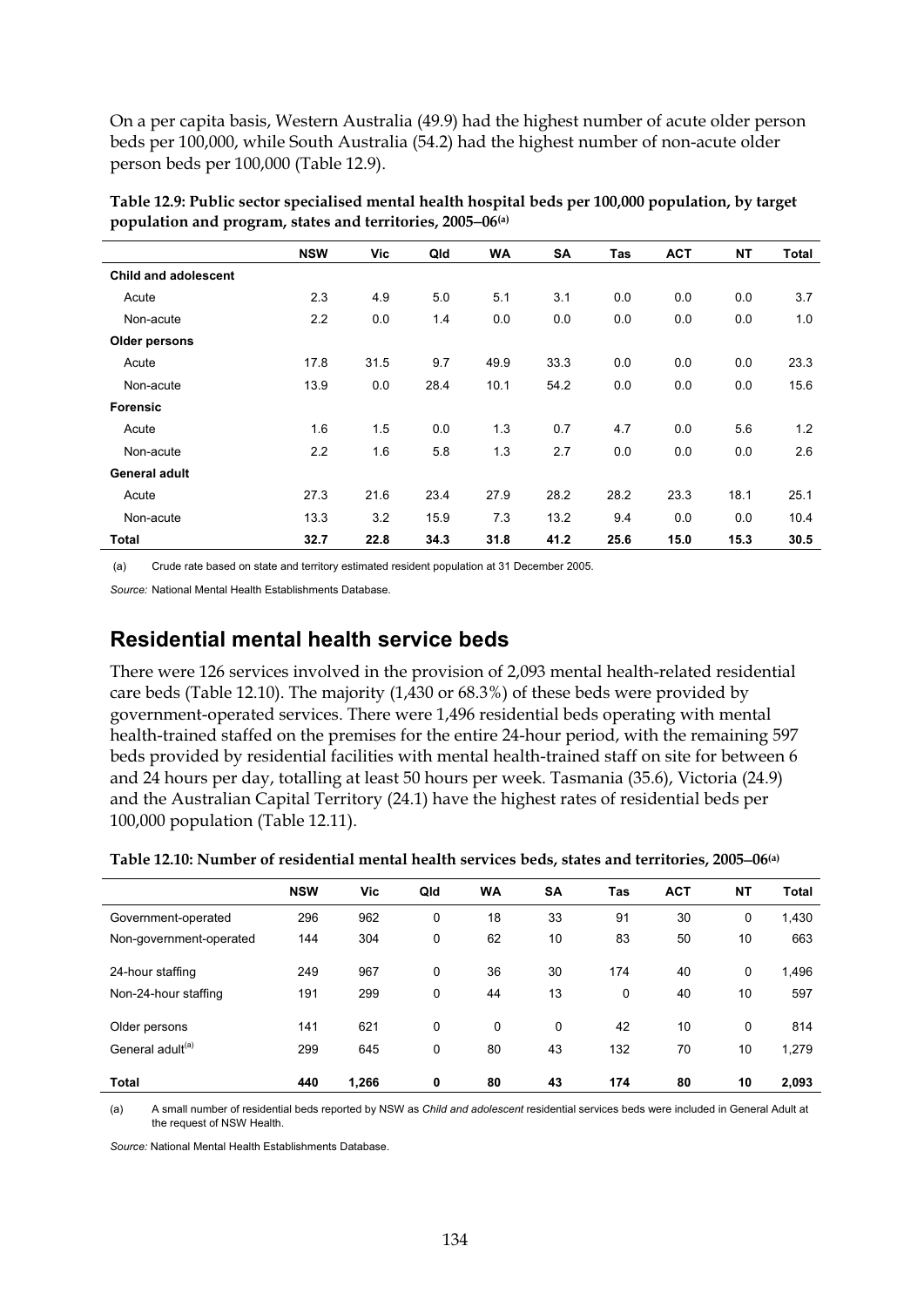|               | <b>NSW</b> | Vic  | Qld | <b>WA</b> | SA  | Tas  | <b>ACT</b> | <b>NT</b> | Total |
|---------------|------------|------|-----|-----------|-----|------|------------|-----------|-------|
| Older persons | 15.5       | 91.9 | 0.0 | 0.0       | 0.0 | 59.4 | 32.0       | 0.0       | 30.6  |
| General adult | 7.3        | 20.8 | 0.0 | 6.4       | 4.6 | 45.9 | 32.7       | 7.5       | 10.3  |
| <b>Total</b>  | 6.5        | 24.9 | 0.0 | 3.9       | 2.8 | 35.6 | 24.1       | 4.8       | 10.2  |

### **Table 12.11: Residential mental health services beds per 100,000 population, by program type, states and territories, 2005**−**06(a)**

(a) Crude rate based on state and territory estimated resident population at 31 December 2005.

*Source:* National Mental Health Establishments Database.

## **Program type**

With the exception of New South Wales, which has a small number of children and adolescent beds (see footnote (a) in Table 12.10), there are only older person and general adult programs provided in residential services. General adult beds account for the majority (61.1%) of these beds, a figure which has been increasing on average by 2.0% per annum since 2001−02 (Table 12.12).

### **Table 12.12: Residential mental health services beds, by hours staffed and program type, 2001**−**02 to 2005**−**06(a)**

|                              | $2001 - 02$ | $2002 - 03$ | 2003-04 | $2004 - 05$ | 2005-06 | Average annual change<br>(per cent) |
|------------------------------|-------------|-------------|---------|-------------|---------|-------------------------------------|
| 24-hour staffing             | 1,387       | 1.407       | 1,439   | 1,427       | 1,496   | 1.9                                 |
| Non-24-hour staffing         | 545         | 598         | 596     | 563         | 597     | 2.3                                 |
| Older persons                | 782         | 794         | 808     | 784         | 814     | 1.0                                 |
| General adult <sup>(a)</sup> | 1.150       | 1.211       | 1.227   | 1.206       | 1.279   | 2.7                                 |
| Total                        | 1,932       | 2.005       | 2,035   | 1.990       | 2,093   | 2.0                                 |

(a) A small number of residential beds reported by NSW as Child and Adolescent residential services beds were included in General Adult at the request of NSW Health.

*Source:* National Mental Health Establishments Database and National Mental Health Report (DoHA 2005 and 2008b).

## **Community mental health services**

In 2005−06, there were 927 community mental health care services throughout Australia. Of these 21.4% (198 service units) were specialised child and adolescent facilities, 9.6% (89) were targeted at older persons, 2.2% (20) were forensic services, with the remaining 66.8% (620) servicing the general adult population (Table 12.13).

### **Table 12.13: Community mental health care services, by program type, states and territories, 2005**−**06**

|                      | <b>NSW</b> | Vic | Qld | WA | SΑ | Tas | <b>ACT</b> | <b>NT</b> | Total |
|----------------------|------------|-----|-----|----|----|-----|------------|-----------|-------|
| Child and adolescent | 83         | 30  | 44  | 15 | 20 | 3   |            | 2         | 198   |
| Older persons        | 27         | 25  | 15  | 12 | 4  | 5   |            |           | 89    |
| Forensic             | 4          |     | 6   |    | 4  |     |            | 2         | 20    |
| General adult        | 270        | 167 | 69  | 17 | 64 | 14  | 10         | 9         | 620   |
| Total                | 384        | 223 | 134 | 45 | 92 | 23  | 13         | 13        | 927   |

*Source:* National Mental Health Establishments Database.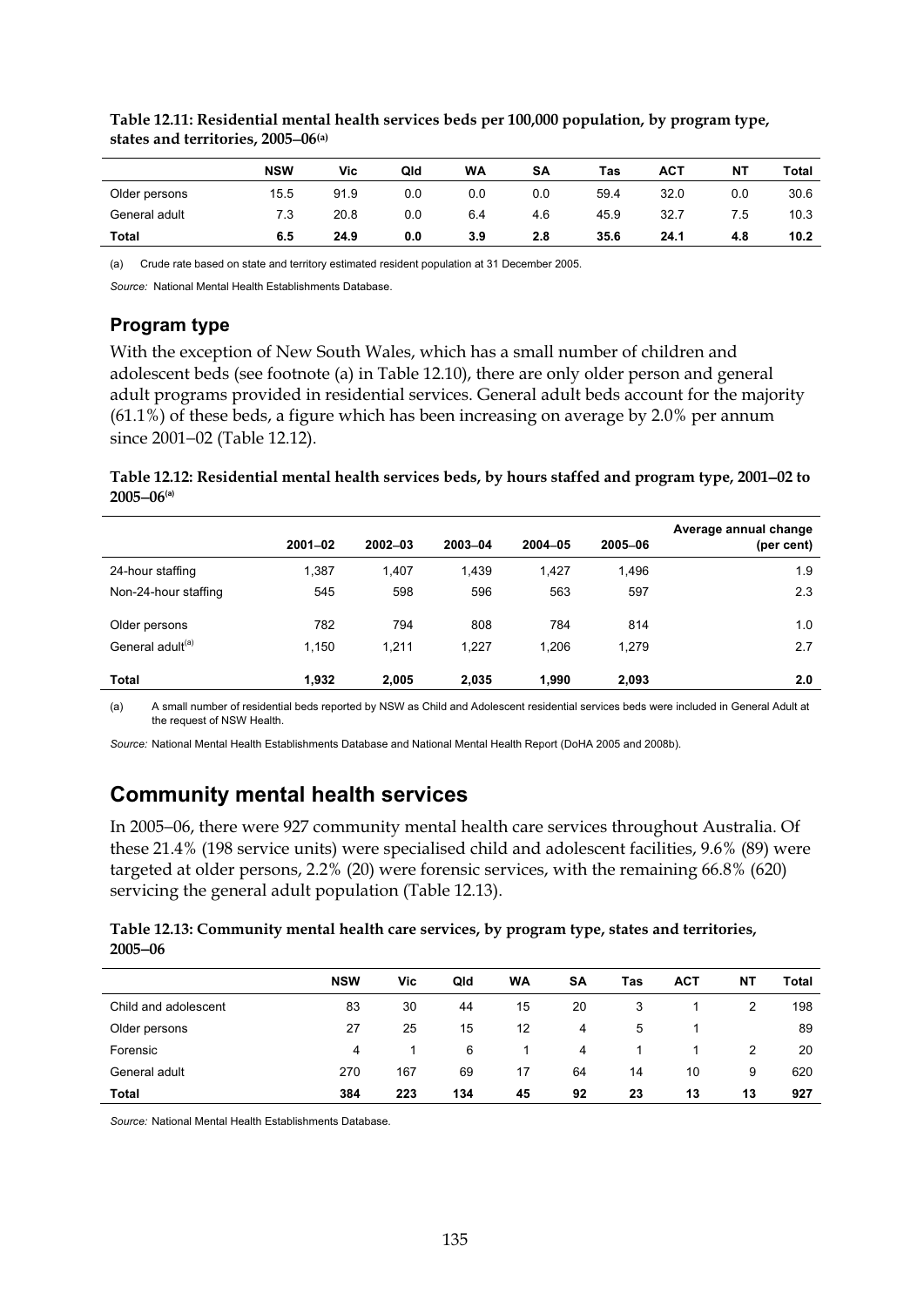## **Staffing of state and territory specialist mental health facilities**

The staff numbers reported in the following tables refer to the average number of full-timeequivalent (FTE) staff reported for the financial year in public psychiatric hospitals, specialised psychiatric units or wards in public acute hospitals, ambulatory mental health services, and government and non-government-operated residential mental health services.

Nurses account for the majority of the national workforce in mental health facilities, totalling 12,754 FTE or 51.6% (Tables 12.14 and 12.15), with registered nurses accounting for the larger proportion (10,826 FTE). However, when viewed from a state basis, the Australian Capital Territory had a lower overall percentage of nurses in their mental health-related workforce.

Rates per 100,000 population of salaried medical officers range from 8.8 in Tasmania to 12.3 in South Australia, while the rates for nurses varies substantially with differences of 26.7 FTE per 100,000 population across the states and territories (Table 12.16).

From a historical perspective, all staffing categories have seen increases in their total FTE numbers over the 2001−02 to 2005−06 period. Notably, salaried medical officers increased at an average annual rate of 4.2% per annum, diagnostic and allied health professionals increase by an average 3.8%, while nurses increased by approximately 3.5% per year (Table 12.17).

|                                               | <b>NSW</b> | Vic     | Qld     | <b>WA</b> | <b>SA</b> | Tas   | <b>ACT</b> | NΤ    | <b>Total</b> |
|-----------------------------------------------|------------|---------|---------|-----------|-----------|-------|------------|-------|--------------|
| Salaried medical officers                     |            |         |         |           |           |       |            |       |              |
| Consultant psychiatrists and<br>psychiatrists | 366.5      | 231.1   | 170.8   | 99.7      | 78.2      | 24.5  | 10.8       | 7.7   | 989.3        |
| Psychiatry registrars and<br>trainees         | 315.0      | 235.6   | 199.8   | 88.9      | 88.4      | 14.4  | 17.0       | 6.4   | 965.5        |
| Other medical officers                        | 55.0       | 96.5    | 31.1    | 58.8      | 25.0      | 4.0   | 4.5        | 5.6   | 280.5        |
| <b>Total salaried medical officers</b>        | 736.5      | 563.2   | 401.7   | 247.4     | 191.6     | 42.9  | 32.3       | 19.7  | 2,235.3      |
| <b>Nurses</b>                                 |            |         |         |           |           |       |            |       |              |
| Registered                                    | 3,567.1    | 2,697.5 | 1,894.2 | 1,283.0   | 878.7     | 294.8 | 126.1      | 84.1  | 10,825.5     |
| Enrolled                                      | 557.3      | 601.2   | 302.9   | 160.7     | 224.4     | 50.2  | 23.3       | 8.0   | 1,928.0      |
| <b>Total nurses</b>                           | 4,124.4    | 3,298.7 | 2,197.1 | 1,443.7   | 1,103.1   | 345.0 | 149.4      | 92.1  | 12,753.5     |
| Diagnostic and allied health                  |            |         |         |           |           |       |            |       |              |
| professionals                                 | 1,483.2    | 1,209.8 | 837.1   | 552.1     | 379.4     | 84.6  | 112.1      | 35.1  | 4,693.4      |
| Other personal care                           | 120.3      | 157.0   | 187.7   | 88.6      | 14.4      | 150.7 | 13.2       | 5.0   | 736.9        |
| Carer consultants                             | 2.7        | 11.7    | 0.4     | 0.0       | 0.0       | 0.0   | 0.0        | 0.0   | 14.8         |
| <b>Consumer consultants</b>                   | 27.3       | 19.6    | 9.8     | 0.5       | 2.8       | 0.0   | 1.3        | 0.0   | 62.6         |
| Other staff <sup>(a)</sup>                    | 1.593.8    | 755.5   | 651.5   | 590.8     | 442.3     | 99.3  | 41.7       | 26.9  | 4,201.8      |
| <b>Total staff</b>                            | 8.088.2    | 6,015.5 | 4,285.3 | 2,923.1   | 2.133.6   | 722.5 | 350.0      | 178.8 | 24,698.3     |

**Table 12.14: Full-time-equivalent staff by staffing category, states and territories, 2005**−**06** 

(a) Other staff includes 'Administrative and clerical' and 'domestic and other staff' categories.

*Source:* National Mental Health Establishments Database.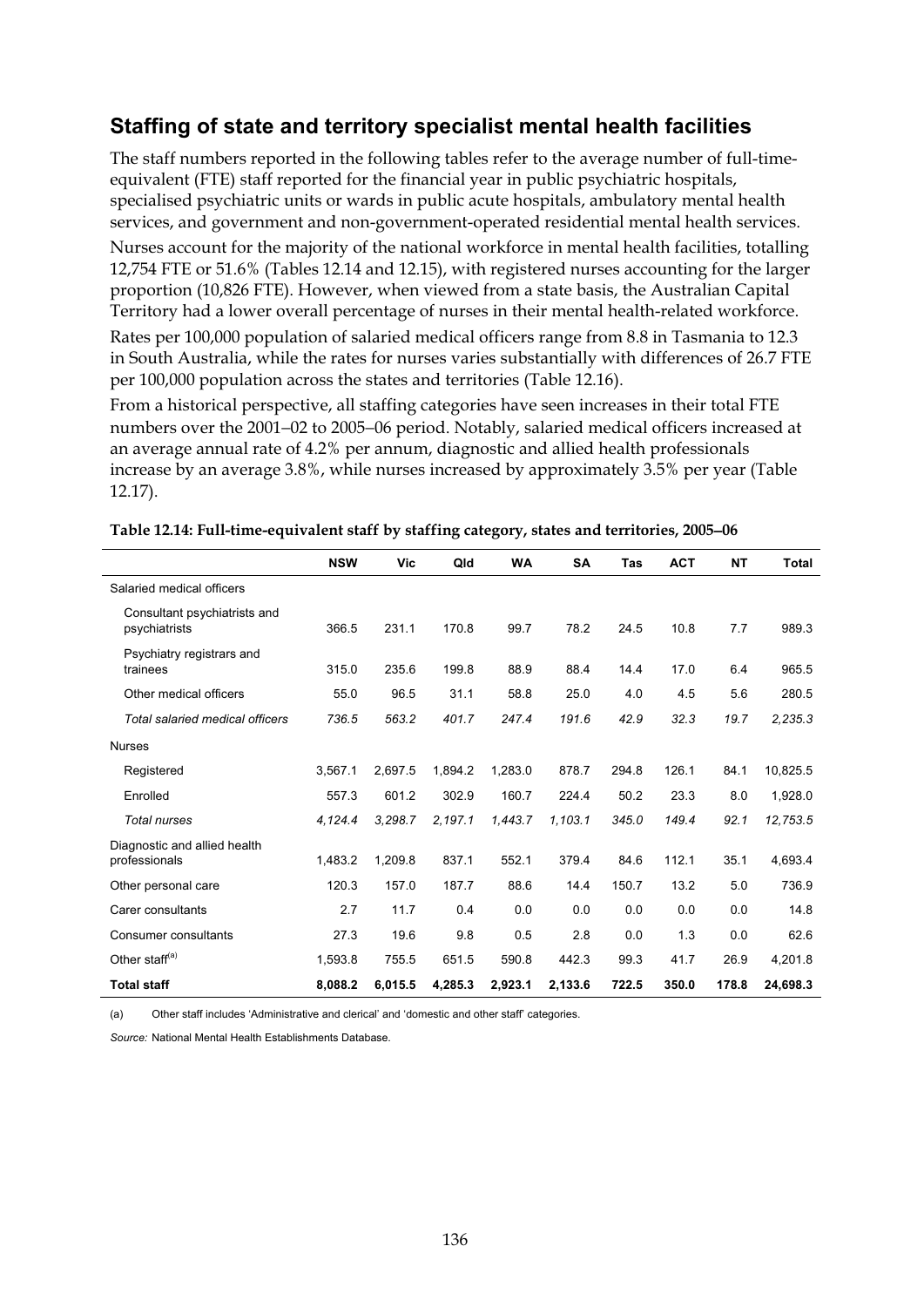|                                               | <b>NSW</b> | Vic  | Qld  | <b>WA</b> | <b>SA</b> | Tas  | <b>ACT</b> | ΝT   | Total |
|-----------------------------------------------|------------|------|------|-----------|-----------|------|------------|------|-------|
| Salaried medical officers                     | 9.1        | 9.4  | 9.4  | 8.5       | 9.0       | 5.9  | 9.2        | 11.0 | 9.1   |
| <b>Nurses</b>                                 |            |      |      |           |           |      |            |      |       |
| Registered                                    | 44.1       | 44.8 | 44.2 | 43.9      | 41.2      | 40.8 | 36.0       | 47.0 | 43.8  |
| Enrolled                                      | 6.9        | 10.0 | 7.1  | 5.5       | 10.5      | 6.9  | 6.7        | 4.5  | 7.8   |
| Total nurses                                  | 51.0       | 54.8 | 51.3 | 49.4      | 51.7      | 47.8 | 42.7       | 51.5 | 51.6  |
| Diagnostic and allied health<br>professionals | 18.3       | 20.1 | 19.5 | 18.9      | 17.8      | 11.7 | 32.0       | 19.6 | 19.0  |
| Other personal care                           | 1.5        | 2.6  | 4.4  | 3.0       | 0.7       | 20.9 | 3.8        | 2.8  | 3.0   |
| Carer consultants                             | 0.0        | 0.2  | 0.0  | 0.0       | 0.0       | 0.0  | 0.0        | 0.0  | 0.1   |
| Consumer consultants                          | 0.3        | 0.3  | 0.2  | 0.0       | 0.1       | 0.0  | 0.4        | 0.0  | 0.3   |
| Other staff <sup>(a)</sup>                    | 19.7       | 12.6 | 15.2 | 20.2      | 20.7      | 13.7 | 11.9       | 15.0 | 17.0  |
| <b>Total staff</b>                            | 100        | 100  | 100  | 100       | 100       | 100  | 100        | 100  | 100   |

**Table 12.15: Full-time-equivalent staff by staffing category, states and territories, 2005**−**06 (per cent)** 

(a) Other staff includes 'administrative and clerical' and 'domestic and other staff' categories.

*Source:* National Mental Health Establishments Database.

#### **Table 12.16: Full-time-equivalent staff per 100,000 population by staffing category(a), states and territories, 2005**−**06**

|                                               | <b>NSW</b> | Vic   | Qld   | <b>WA</b> | <b>SA</b> | Tas   | <b>ACT</b> | <b>NT</b> | <b>Total</b> |
|-----------------------------------------------|------------|-------|-------|-----------|-----------|-------|------------|-----------|--------------|
| Salaried medical officers                     | 10.8       | 11.1  | 9.9   | 12.1      | 12.3      | 8.8   | 9.7        | 9.4       | 10.9         |
| <b>Nurses</b>                                 |            |       |       |           |           |       |            |           |              |
| Registered                                    | 52.5       | 53.0  | 46.8  | 62.9      | 56.3      | 60.3  | 37.9       | 40.3      | 52.7         |
| Enrolled                                      | 8.2        | 11.8  | 7.5   | 7.9       | 14.4      | 10.3  | 7.0        | 3.8       | 9.4          |
| Total nurses                                  | 60.7       | 64.8  | 54.3  | 70.8      | 70.7      | 70.6  | 44.9       | 44.1      | 62.0         |
| Diagnostic and allied health<br>professionals | 21.8       | 23.8  | 20.7  | 27.1      | 24.3      | 17.3  | 33.7       | 16.8      | 22.8         |
| Other personal care                           | 1.8        | 3.1   | 4.6   | 4.3       | 0.9       | 30.8  | 4.0        | 2.4       | 3.6          |
| Carer consultants                             | 0.0        | 0.2   | 0.0   | 0.0       | 0.0       | 0.0   | 0.0        | 0.0       | 0.1          |
| Consumer consultants                          | 0.4        | 0.4   | 0.2   | 0.0       | 0.2       | 0.0   | 0.4        | 0.0       | 0.3          |
| <b>Total staff</b>                            | 119.1      | 118.2 | 105.8 | 143.4     | 136.8     | 147.9 | 105.3      | 85.6      | 120.1        |

(a) Crude rate based on state and territory estimated resident population at 31 December 2005.

*Source:* National Mental Health Establishments Database.

### **Table 12.17: Full-time-equivalent staff by staffing category, 2001**−**02 to 2005**−**06**

|                              | $2001 - 02$ | $2002 - 03$ | 2003-04  | $2004 - 05$ | 2005-06  | Average annual change<br>(per cent) |
|------------------------------|-------------|-------------|----------|-------------|----------|-------------------------------------|
| Salaried medical officers    | 1.895.3     | 1.920.8     | 1.976.0  | 1.970.9     | 2.235.3  | 4.2                                 |
| <b>Nurses</b>                | 11.125.2    | 11.323.2    | 11.770.3 | 12.022.8    | 12.753.5 | 3.5                                 |
| Diagnostic and allied health | 4.038.1     | 4.127.3     | 4.286.9  | 4.269.3     | 4.693.4  | 3.8                                 |
| Other staff $(a)$            | 4.883.2     | 5.154.7     | 5.090.8  | 4.680.1     | 5.016.1  | 0.7                                 |
| <b>Total staff</b>           | 21.941.8    | 22.525.9    | 23.124.1 | 22.943.1    | 24.698.3 | 3.0                                 |

(a) Other staff includes 'carer consultants, 'consumer consultants', 'other personal care staff', 'administrative and clerical' and 'domestic and other staff' categories.

*Source:* National Mental Health Establishments Database and National Mental Health Report (DoHA 2005 and 2008b).